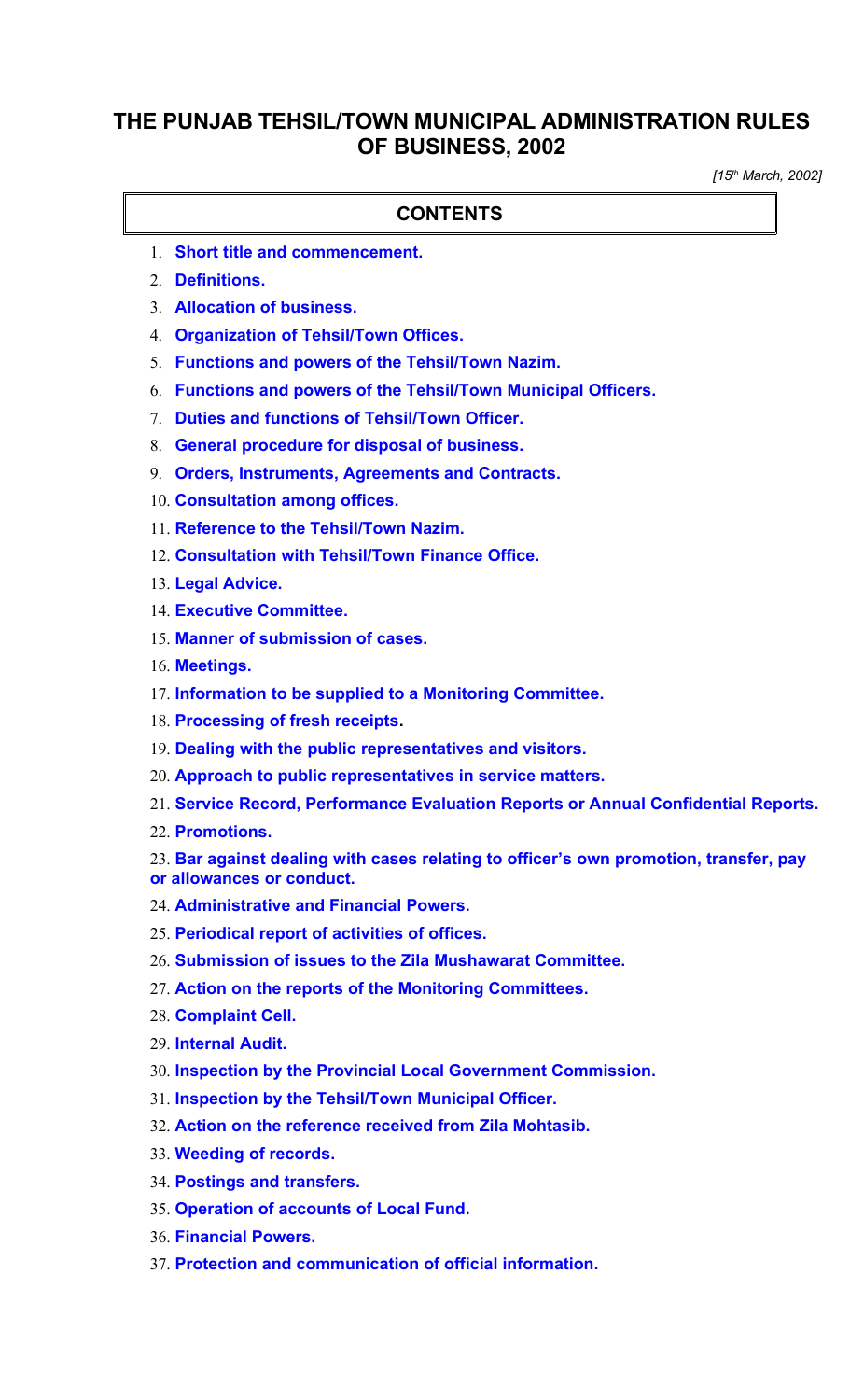38. **[Channel of correspondence.](#page-10-1)**

#### **TEXT**

#### **[SOV(LG)5-43/2001]**

*[15th March, 2002]*

#### <span id="page-1-1"></span>**PART A-GENERAL**

- **1. Short title and commencement.-** (1) These rules may be called the Punjab Tehsil/Town Municipal Administration Rules of Business, 2002.
	- (2) They shall come into force at once.
- <span id="page-1-0"></span>**2. Definitions.-** (1) In these rules, unless the subject or context otherwise requires.-
	- (i) "b**usiness**" means all work done by the Tehsil/Town Municipal Administration in pursuance of the provisions of the Punjab Local Government Ordinance, 2001 (XIII of 2001) and these rules;
	- (ii) "b**ye-laws**" mean the bye-laws made by Tehsil/Town Council under section 192 of the Punjab Local Government Ordinance, 2001 (XIII of 2001);
	- (iii) "**case**" means a particular matter under consideration and includes all papers relating to it and necessary to enable the matter to be disposed of, viz., correspondence and notes and also any previous papers on the subject or subjects covered by it or connected therewith;
	- (iv) "**Chief Officer**" means the officer incharge of the establishments providing municipal services in a former municipal corporation, municipal committee or town committee area under the repealed Punjab Local Government Ordinance, 1979;
	- (v) "**Chief Officer's Unit or Co Unit**" means a defunct Tehsil/ Town Committee or Municipal Corporation established under the repealed Punjab Local Government Ordinance, 1979 whose administrative set up has been kept intact under the provisions of the Punjab Local Government Ordinance, 2001 (XIII of 2001);
	- (vi) "**Council**" means the Tehsil/Town Council of the Tehsil/Town concerned;
	- (vii) "**Decentralize or "Decentralized**" means conferment by the Government under the Punjab Local Government Ordinance. 2001 (XIII of 2001), of its administrative and financial authority for the management of specified offices of the Provincial Government to the local governments;
	- (viii) "**District Government**" means a district government consisting of Zila Nazim and District Administration as provided in Section 13 of the Punjab Local Government Ordinance, 2001 (XIII of 2001), and includes "City District Government";
	- (ix) "**Government**" means the Government of the Punjab, [1](#page-1-2)LG&RD Department;
	- (x) "**Local Fund**" means a fund established under Section 107 of the Punjab Local Government Ordinance, 2001 (XIII of 2001);
	- (xi) "**Local Tax**" means a tax levied by Tehsil/Town Council under section 116 of the Punjab Local Government Ordinance; 2001 (XIII of 2001);
	- (xii) "**Ordinance**" means the Punjab Local Government Ordinance, 2001 (XIII of 2001);
	- (xiii) "**Provincial Local Government Commission**" means a Commission appointed by the Government under section 131 of the Punjab Local Government Ordinance, 2001 (XIII of 2001);
	- (xiv) "**Public representative**" means an elected person to a political office;
	- (xv) "**Tehsil/Town Offices**" mean offices mentioned in Schedule-I to these rules;
	- (xvi) "**Tehsil/Town Council**" shall have the same meaning as is assigned to it in section 65(1) of the Punjab Local Government Ordinance, 2001 (XIII of 2001);
	- (xvii) "**Tehsil/Town Municipal Administration**" means a Municipal Administration comprising the Tehsil/Town Nazim. Tehsil/Town Municipal Officer, Tehsil/Town

<span id="page-1-2"></span> $1$  Inserted LG&RD after the word Punjab.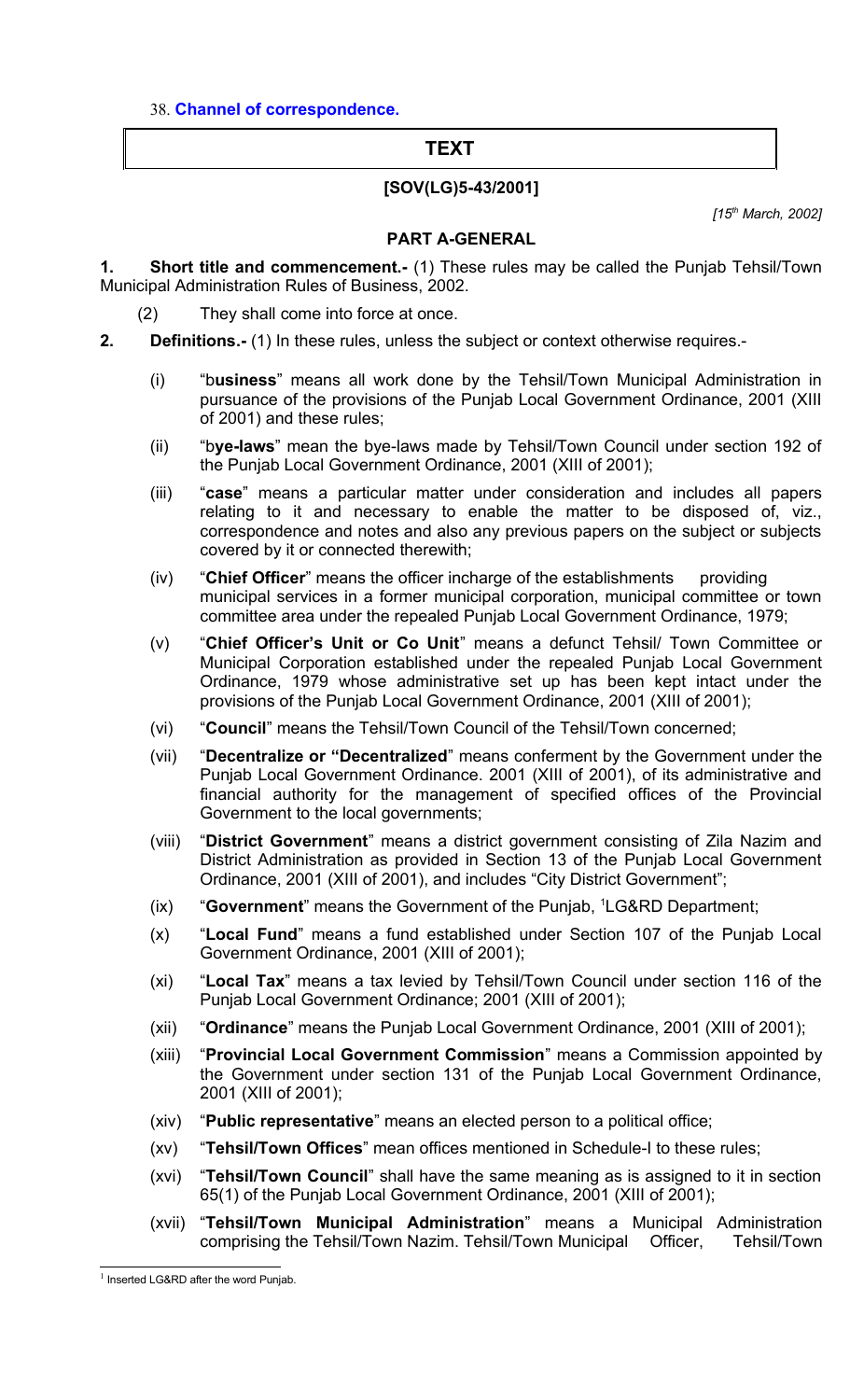Officers, Chief Officers and other officials of Local Council Service and officials of the offices entrusted to the Tehsil/Town Municipal Administration as defined in sections 49 and 50 of the Punjab Local Governments Ordinance, 2001 (XIII of 2001);

- (xviii) "**Tehsil/Town Municipal Officer**" means an Officer incharge Tehsil/Town offices appointed under the Punjab Local Government Ordinance, 2001(XIII of 2001); and
- (xix) "**Tehsil/Town Nazim**" shall have the same meaning as is assigned to it in Chapter-V of the Punjab Local Government Ordinance, 2001 (XIII of 2001).

(2) Words and expressions used but not defined in these rules shall have the same meanings as are assigned to them under the Punjab Local Government Ordinance, 2001 (XIII of 2001).

<span id="page-2-1"></span>**3. Allocation of Business:-** (1) The Tehsil/Town Municipal Administration shall consist of Tehsil/Town Offices as well as such CO Units that are located within its jurisdiction.

The business of Tehsil/Town Municipal Administration shall be distributed amongst Tehsil /Town Offices in the manner indicated in Schedule-I.

Provided that the functions assigned to the City District Government through notification by the Government shall stand deleted from the business allocated to the Town Municipal Administration falling within the area of that District Government;

Provided further that this distribution of business shall not apply to CO Units, which shall continue providing municipal services under the executive control of Tehsil/Town Nazim through the Tehsil/Town Municipal Officer until any contrary order is made by the Government.

(3) Unless varied and notified by the Government, the decentralized offices in a Tehsil/Town shall continue performing their assigned functions and provide services to the people within their area of jurisdiction as they were doing on the commencement day of the Ordinance.

<span id="page-2-0"></span>**4. Organization of Tehsil/Town Offices:-** (1) Each Tehsil/Town Office shall consist of Tehsil/Town Officers and such officials as the Government may determine.

(2) The Tehsil/Town Municipal Officer, shall, by means of a standing order and with the approval of the Tehsil/Town Nazim, distribute the work among the officers, branches and sections of each Tehsil Office.

(3) The duty lists of all the officials in Tehsil/Town Municipal Administration shall be prepared and compiled in the form of a booklet by Tehsil/Town Municipal Officer for ready reference. A copy of the same shall be submitted to the Tehsil/Town Nazim and other concerned officers.

(4) The duty lists shall be reviewed by the Tehsil/Town Officer and the Chief Officer on yearly basis for identifying redundant Jobs in the office concerned and issue revised lists if deemed necessary. The Tehsil/Town Officer or the Chief Officer on the basis of the review carried out under sub-rule (4), may recommend reduction of posts or otherwise in the annual budget of his office.

(5) If in the opinion of the Tehsil/Town Officer or the Chief Officer, new posts are required in an office under his jurisdiction, he shall submit a detailed justification for creation of such new posts along with the budget proposal.

(6) The Tehsil/Town Municipal Officer shall supervise the work assigned to the offices, branches and sections of each Tehsil/Town Office as well as CO Units under his control.

(7) In the absence of the Tehsil/Town Municipal Officer for any reason, the Tehsil/Town Nazim may assign the charge of the post of the Tehsil/Town Municipal Officer to any Tehsil/Town Officer or Chief Officer of the Tehsil/Town Municipal Administration:

Provided that in the event of absence of the Tehsil/Town Municipal Officer due to his transfer the case for posting of a regular Tehsil/Town Municipal Officer shall be initiated without any delay.

**Explanation:** For the purpose of this rule, the absence of Tehsil/Town Municipal Officer means leave of the officer for more than 10 days or relinquishment of his charge of the post due to his transfer.

(8) In absence of the Tehsil/Town Officer or the Chief Officer, the Tehsil/Town Nazim may, in consultation with the Tehsil/Town Municipal Officer, assign the additional charge of the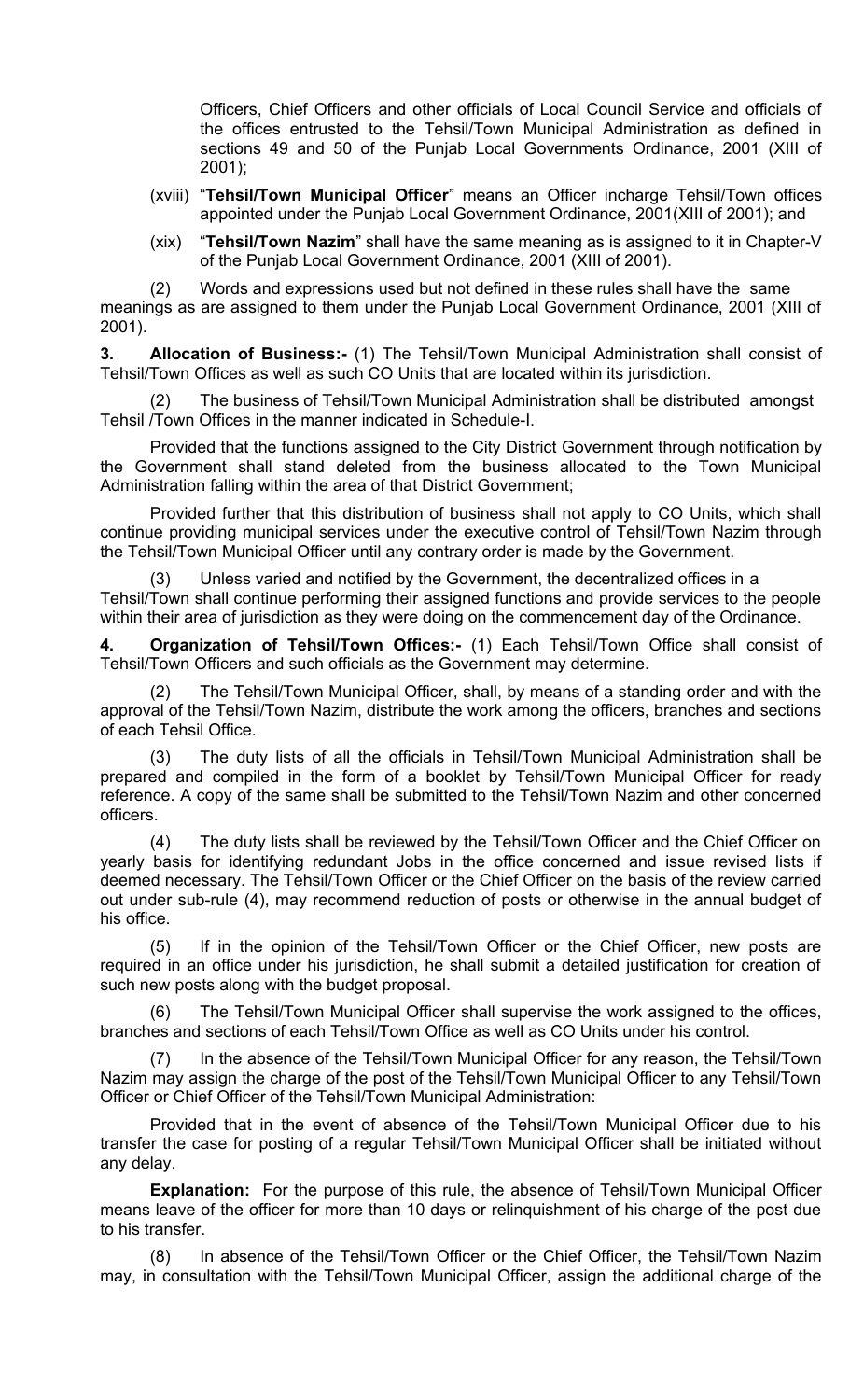post of the Tehsil/Town Officer or the Chief Officer to any other Tehsil/Town Officer or the Chief Officer, as the case may be.

#### **5. Functions and Powers of the Tehsil/Town Nazim.-** (1) The Tehsil/Town Nazim shall-

- <span id="page-3-2"></span>(a) be the head of Tehsil/Town Municipal Administration and shall perform such functions and exercise such powers as have been assigned to him under the Ordinance and these rules;
- (b) be responsible for co-ordination of all policy matters;
- (c) have the powers to call for any case or information from any Tehsil/Town Office;
- (d) keep informed the District Government on matters related to local taxation;
- (e) furnish such information relating to administration of affairs of Tehsil/Town as the Government and District Government may call for;
- (f) communicate to the Government all important issues including administration, development, planning and taxation; and
- (g) enforce the policies of the Government.

(2) No order shall be issued without the approval of the Tehsil/Town Nazim in cases enumerated in Schedule-II.

(3) The cases enumerated in Schedule-III shall be submitted to the Tehsil/Town Nazim for his information. The Tehsil/Town Nazim may require any other case to be submitted to him for information.

(4) Decisions taken by the Tehsil/Town Nazim shall not be varied, reversed or infringed without consulting him.

(5) The Tehsil/Town Nazim shall ensure that the business of the Tehsil/Town Municipal Administration is carried out in accordance with the provisions of the Ordinance and other laws for the time being in force.

(6) In the case of Provincial Government employees, the Tehsil/Town Nazim shall in consultation with the Government initiate action in accordance with the provisions of the relevant Efficiency and Discipline Rules against those officers and employees who have been reported to be inefficient, undisciplined or corrupt by a Monitoring Committee.

**6. Functions and Powers of the Tehsil/Town Municipal Officer.-** In addition to the duties and functions assigned to him under any other provisions of the Punjab Local Government Ordinance, 2001, (XIII of 2001) and these rules, the Tehsil/Town Municipal Officer shall-

- <span id="page-3-1"></span>(a) be the Principal Accounting Officer of the Tehsil/Town Municipal Administration and shall be the focal person in the Tehsil/Town Municipal Administration;
- (b) co-ordinate the activities of all Tehsil/Town Offices and shall be responsible for execution of sanctioned policy relating to the Tehsil/Town Municipal Administration;
- (c) have the powers to call for any case or information from any Tehsil/Town Office;
- (d) where the Tehsil/Town Nazim's orders appear to involve a departure from rules, regulations or Government policy, <sup>[2](#page-3-3)</sup>refer the case to the Government for decision; and
- (e) in matters of policy and important decisions, the Tehsil/Town Municipal Officer shall obtain approval of the Tehsil/Town Nazim before communicating such matters and decisions to the Government.

**7. Duties and functions of Tehsil/Town Officers.-** (1) A Tehsil/Town Officer, in addition to the provisions of the Punjab Local Government Ordinance, 2001 (XIII of 2001), shall-

- <span id="page-3-0"></span>(a) assist the Tehsil/Town Municipal Officer in formulation of policy and bring the cases to the notice of the Tehsil/Town Municipal Officer which are required to be submitted to the Tehsil/Town Nazim under these rules;
- (b) duly execute the sanctioned policy;
- (c) exercise general supervision over programmes, projects, services and activities of the office under his control;

<span id="page-3-3"></span> $2$  Inserted "refer the case to the Government for decision"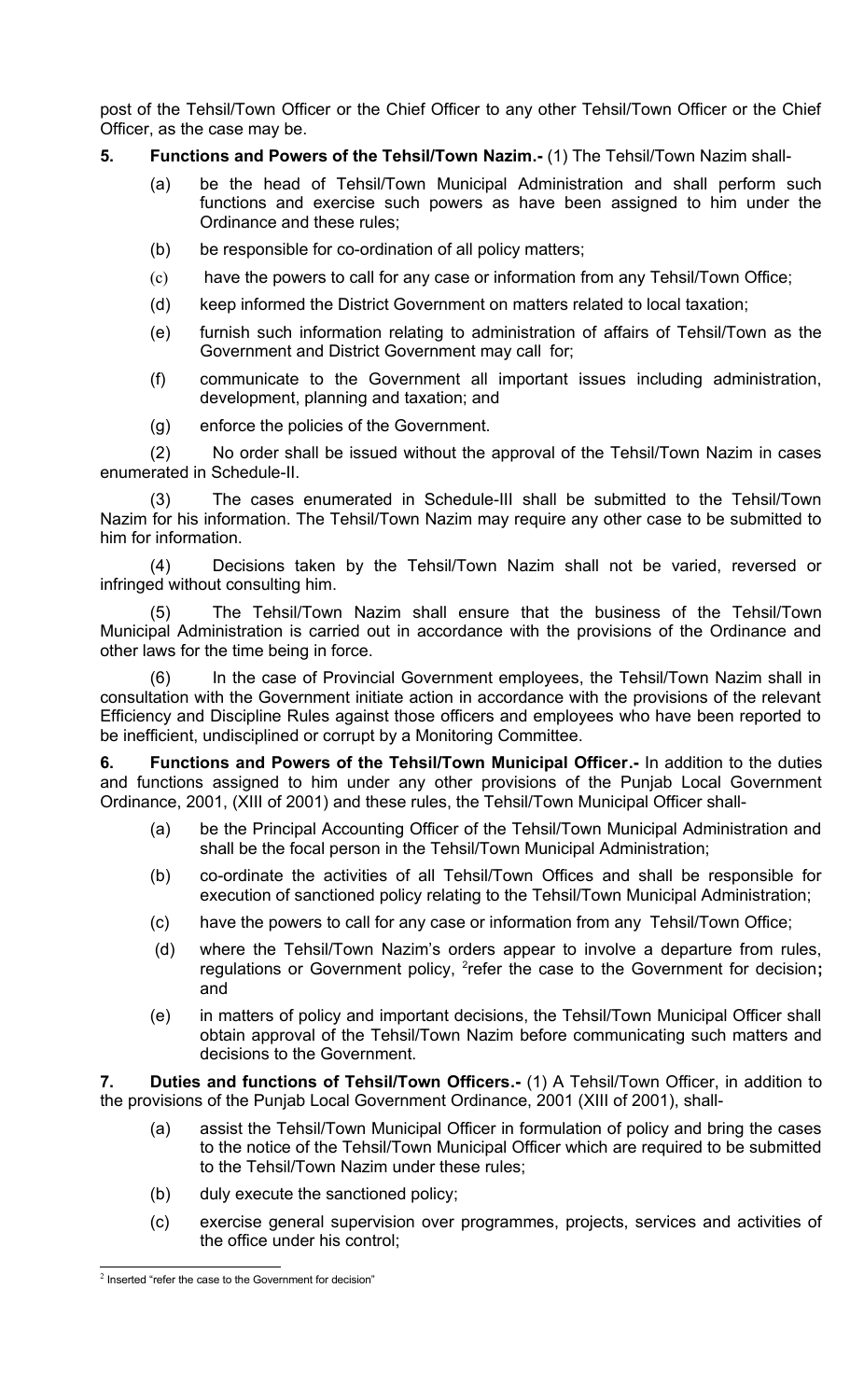- (d) submit all proposals for taxation find the bye-laws to the Tehsil/Town Council through the Tehsil/Town Municipal Officer and Tehsil/Town Nazim; provided the taxation proposals shall be scrutinized by the Tehsil/Town Officer (Finance) before submission to Tehsil/Town Municipal Officer and Tehsil/Town Nazim;
- (e) be responsible to the Tehsil/Town Municipal Officer for the proper conduct of the business of the Tehsil/Town Office:
- (f) subject to any general or special order of Government in this behalf, issue standing orders specifying the cases or other classes of cases which may be disposed of by an officer subordinate to the Tehsil/Town Officer; and
- (g) be responsible for the careful observance of these rules in Tehsil/Town Offices under his control.

(2) While submitting a case for the orders of the Tehsil/Town Nazim or Tehsil/Town Municipal Officer, it shall be duty of the Telisil/Town Officer to suggest a definite line of action.

<span id="page-4-2"></span>**8. General procedure for disposal of business.-** (1) Instructions as to the manner of disposal of the business of the Tehsil/Town Administration shall be issued by the Tehsil/Town Municipal Officer with the approval of Tehsil/Town Nazim.

If any doubt arises as to the Tehsil/Town Office to which a case properly pertains, the matter shall be referred to the Tehsil/Town Municipal Officer, who with the approval of the Tehsil/Town Nazim, shall refer the case to the Government, and the orders thus passed shall be final.

(3) All orders shall be made in writing. Where a verbal order is made, the officer receiving the order shall reduce it in writing and, as soon as may be show it to the authority making the order.

(4) If any order contravenes any law, rule or policy decision it shall be the duty of the officer next below the officer making such order to point it out to the officer making the order and the latter shall refer the case to the next higher authority.

(5) If any doubt or dispute arises as to the interpretation of these rules, the case shall be referred to the Government whose decision thereon shall be final.

<span id="page-4-1"></span>**9. Orders, Instruments, Agreements and Contracts.-** (1) All executive actions of the Tehsil/Town Municipal Administration shall be expressed to be taken in the name of the Tehsil/Town Municipal Administration.

(2) Subject to the provisions of the Ordinance and the rules framed thereunder, every order, instrument, agreement or contract of the Tehsil/Town Municipal Administration shall be expressed to be made in the name of the Tehsil/Town Municipal Administration and shall be executed by the Tehsil/Town Nazim or an officer duly authorized by him for this purpose.

The Tehsil/Town Municipal Officer shall sign the notifications on behalf of the Tehsil/Town Municipal Administration for publication in the official Gazette,

### **PART B-OFFICE PROCEDURE**

**10. Consultation among offices.-** (1) When the subject of a case concerns more than one office-

- <span id="page-4-0"></span>(a) the Tehsil/Town Officer concerned or the Chief Officer shall be responsible for consulting the other offices; and
- (b) no orders shall be issued nor shall the case be submitted to the Tehsil/Town Nazim, until it has been considered by all the offices concerned:

Provided that in cases of urgency, and with the approval of the Tehsil/Town Nazim, this requirement may be dispensed with, but the case shall, at the earliest opportunity, thereafter be brought to the notice of the other office concerned in writing.

(2) When a case is referred by one office to another office for consultation, all relevant facts and the points necessitating the reference shall be clearly brought out.

In the event of difference of opinion amongst the offices, the Tehsil/Town Officer or the Chief Officer primarily concerned shall refer the case to the Executive Committee constituted under rule 14.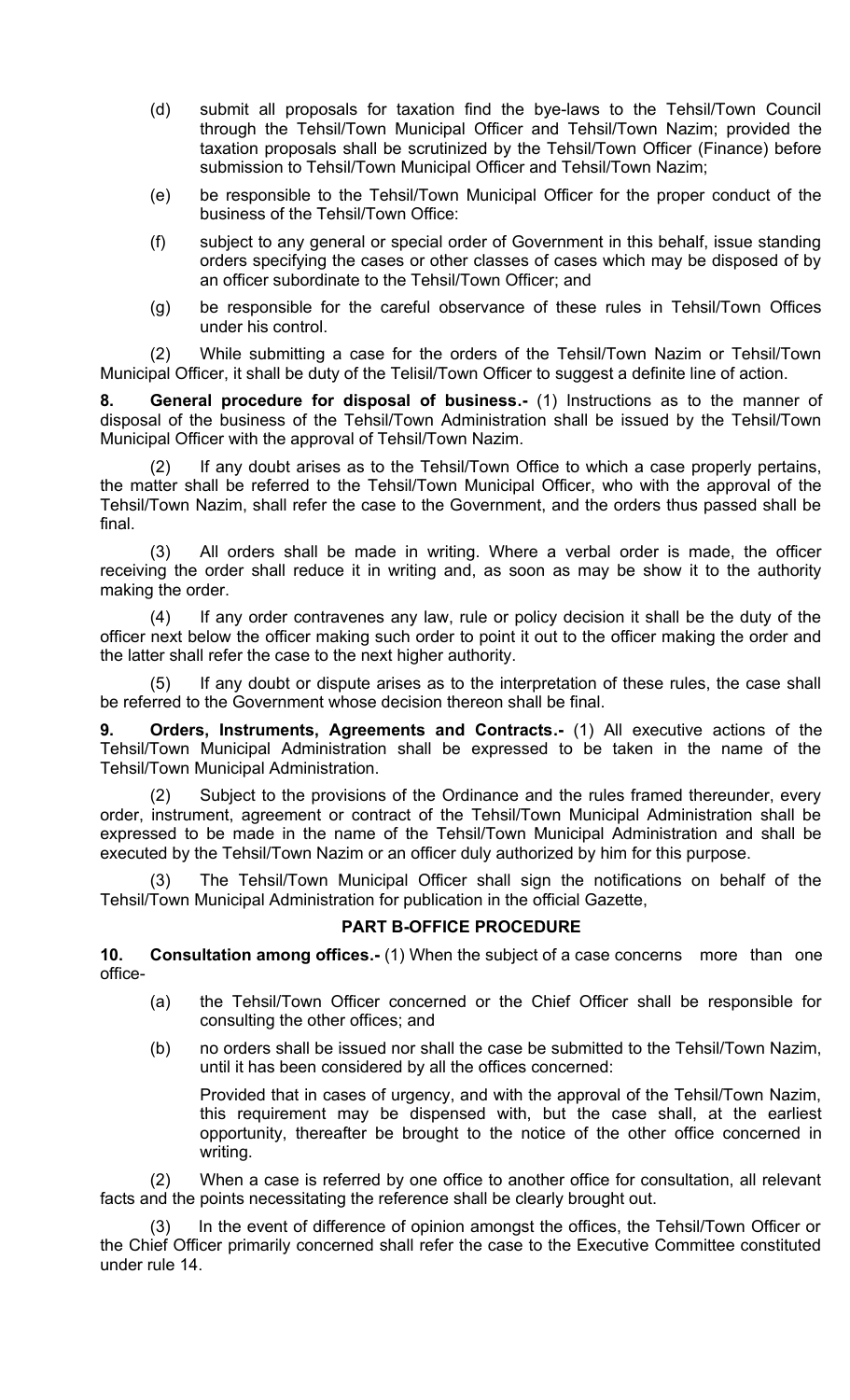(4) A Tehsil/Town Officer or a Chief Officer may ask through Tehsil/Town Municipal Officer to see a case of another office if it is required for the disposal of a case pending in his office.

(5) In case a Tehsil/Town Officer or a Chief Officer has submitted a case directly to the Tehsil/Town Nazim for any cogent reason, the Tehsil/Town Nazim shall after recording his decision return the case through the Tehsil/Town Municipal Officer. In case the Tehsil/Town Municipal Officer considers that the proposal of the Tehsil/Town Officer or the Chief Officer or the decision of the Tehsil/Town Nazim is against the policy of the Government or is contrary to the laws or rules for the time being in force, <sup>[3](#page-5-4)</sup>he shall refer the case to the Government for decision.

(6) The Tehsil/Town Municipal Officer may ask to see a case of any office involving important policy question.

<span id="page-5-3"></span>**11. Reference to the Tehsil/Town Nazim.-** (1) No order regarding Tehsil/Town Municipal Administration shall be issued without the approval of the Tehsil/Town Nazim in cases involving important policy or departure from important policy or cases enumerated in Schedule-ll:

**Explanation.-** Departure from policy includes departure from a previous decision of the Tehsil/Town Nazim.

(2) The Tehsil/Town Nazim may require any case to be submitted to him for information.

**12. Consultation with Tehsil/Town Finance Office.-** (1) No Tehsil/Town Office shall, without previous consultation with the Tehsil/Town Finance Office, authorize any order which in particular involves:

- <span id="page-5-2"></span>(a) relinquishment, remission or assignment of revenue relating to local funds, actual or potential, or furnish a guarantee against it, or grant of all kind of leases;
- (b) expenditure for which no provision exists;
- (c) levy of taxes, duties, fee or cases listed in Part II of Second Schedule of the Punjab Local Government Ordinance, 2001.
- (d) re-appropriations within budget grants; and
- (e) interpretation of bye-laws made by the Finance Office.

(2) No proposal, which requires previous consultation with the Finance Office under sub-rule (1) and to which the Finance Office has not concurred, shall be proceeded with unless a decision to that effect lies been taken by the Tehsil/Town Council. Formal orders shall only be issued after the Finance Office has exercised scrutiny over the details of the proposal.

<span id="page-5-1"></span>**13. Legal Advice.-** The Tehsil/Town Municipal Officer shall consult the Tehsil/Town Nazim regarding cases/matters requiring legal advice.

<span id="page-5-0"></span>**14. Executive Committee.-** (1) The Tehsil/Town Nazim shall constitute an Executive Committee with the Tehsil/Town Municipal Officer as its Chairman and all Tehsil/Town Officers and Chief Officers its members, to deal with all matters concerning two or more offices, all matters of administrative, financial or public policy, to facilitate coordination among the offices of the Tehsil/Town Municipal Administration, to provide avenue for the consideration of matters of common interest and to tender advice in any case that may be referred to the Tehsil/Town Council or the Tehsil/Town Nazim.

(2) A Tehsil/Town Officer or a Chief Officer who wishes a particular matter to be discussed in the Executive Committee meeting, shall apprise the Tehsil/Town Municipal Officer of his intention of doing so and forward ten copies of a brief note on the subject which would form the basis of discussion.

(3) The Tehsil/Town Municipal Officer shall issue notice of the meeting together with the agenda, well in advance of the meeting provided that urgent items may be considered at short notice.

(4) Minutes of the meeting shall be recorded by an officer nominated by the Tehsil/Town Municipal Officer who shall attend the meeting for the purpose and circulate such minutes after approval by the Tehsil/Town Municipal Officer.

<span id="page-5-4"></span> $3$  Substituted "he shall refer the case to the Government for decision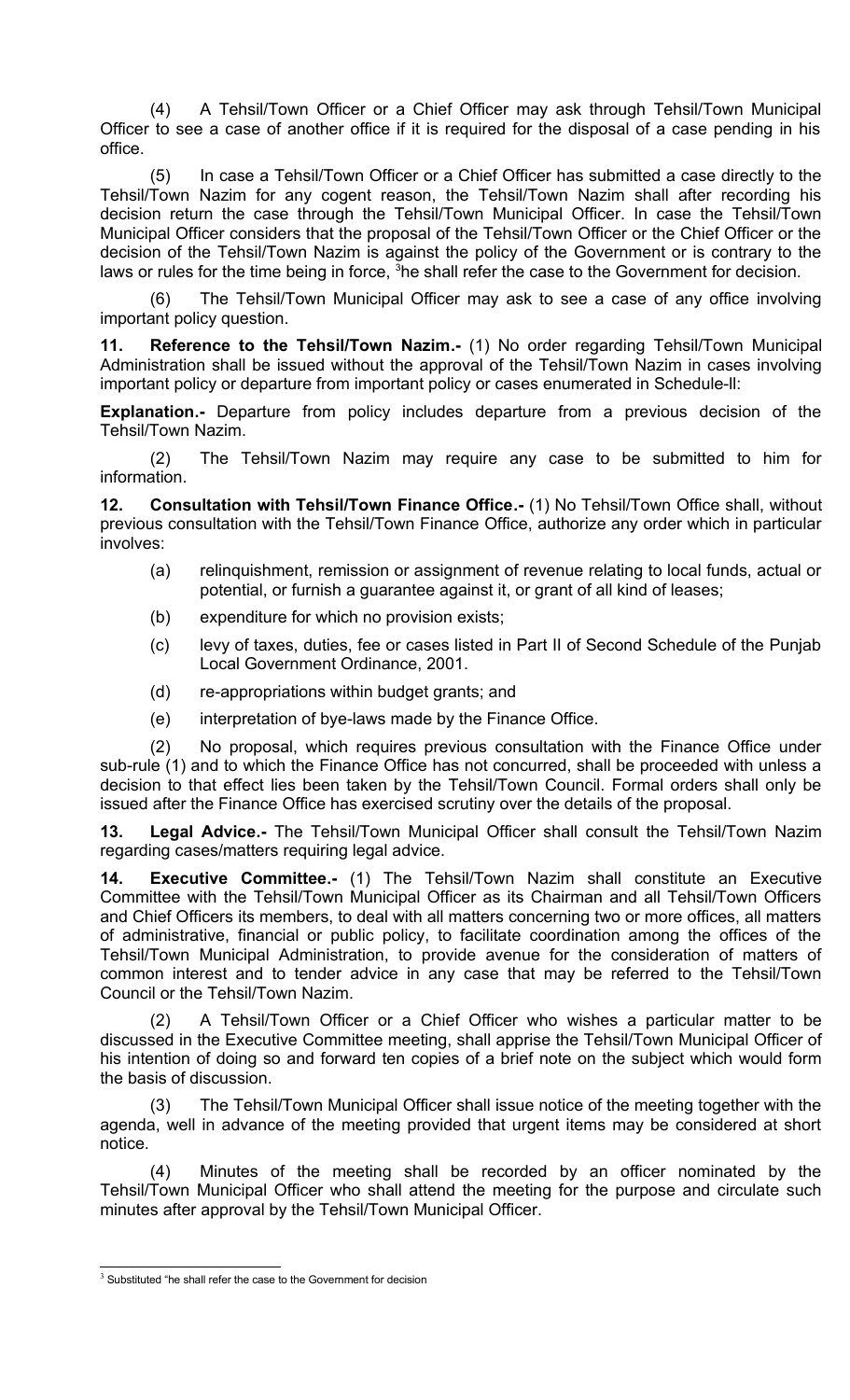(5) In the event of a difference of opinion on any issue amongst the members of the Executive Committee, the case shall be submitted to the Tehsil/Town Nazim through the Tehsil /Town Municipal Officer.

<span id="page-6-4"></span>**15. Manner of submission of cases.-** (1) When a case is required to be submitted to the Tehsil/Town Municipal Officer, it shall be the responsibility of the Tehsil/Town Officer or the Chief Officer concerned to ensure that all relevant papers, references and extracts of the laws and rules are submitted along with the case for quick disposal.

In his note, the Tehsil/Town Officer or the Chief Officer concerned shall certify that all the relevant papers required for the disposal of the case have been submitted.

(3) All files and records shall be kept and maintained by the Tehsil Office or Chief Officer unit concerned in the prescribed manner.

(4) Any officer who notices that tampering of records has been made by his staff or colleague, he shall bring it to the notice of the Tehsil/Town Municipal Officer for an appropriate action against the accused.

(5) No page of the file either of the note portion or of the correspondence portion shall be removed.

(6) All notes shall be temperately written and shall be free from personal remarks.

(7) Proper decorum shall be observed in commenting upon the notes recorded by the senior officers and where an error is to be pointed out and an opinion is to be criticized, it shall be done in a respectful language.

(8) If a note has been written in the note portion erroneously, it shall be crossed out and a new note shall be written.

**16. Meetings.-** (1) The Tehsil/Town Officer and the Chief Officer shall endeavor to convene meetings of all the officers under his control once in a month to discuss-

- <span id="page-6-3"></span>(i) important pending cases;
- (ii) specific problems calling for general expression of views or exchange of ideas; and
- (iii) questions of general interests concerning the Tehsil/Town Office or the Chief Officer unit, as the case may be.

(2) Brief minutes shall be recorded mentioning only the salient points considered and the decisions taken. Individual view-points shall not be recorded except on request.

<span id="page-6-2"></span>**17. Information to be supplied to a Monitoring Committee.-** (1) The Chairman or a member of a Monitoring Committee shall not contact formally or informally any officer or official other than the Tehsil/Town Officer or the Chief Officer for obtaining information required by the Committee regarding his office.

(2) The Chairman of the Committee shall ask for information in writing and the officer in charge shall supply the information as early as possible.

Where the requisite information is of classified nature, the information shall be supplied after observing all the formalities as prescribed in the relevant rules and instructions.

<span id="page-6-1"></span>**18. Processing of fresh receipts.-** (1) All fresh receipts/cases shall be processed promptly.

(2) No case shall be kept pending for more than three days by an officer. If processing of a case requires more time, the immediate superior shall be informed. A report of the pending cases in an office shall be prepared at the end of every month and submitted to the Tehsil/Town Municipal Officer. Reasons for delay in the disposal of such cases shall be recorded.

<span id="page-6-0"></span>**19. Dealing with the public representatives and visitors.-** (1) All officers and officials working in the Tehsil/Town Municipal Administration shall use polite and decent language while dealing with the public representatives and visitors in their offices.

(2) As far as possible entertainment of the public representatives and visitors during office hours shall be avoided.

(3) All offices of the Tehsil/Town Municipal Administration shall have timings for public dealing. All concerned officers and officials shall remain available during the public dealing time for quick service.

(4) The Tehsil/Town Officer and the Chief Officer shall be responsible to ensure that citizens do not face any inconvenience.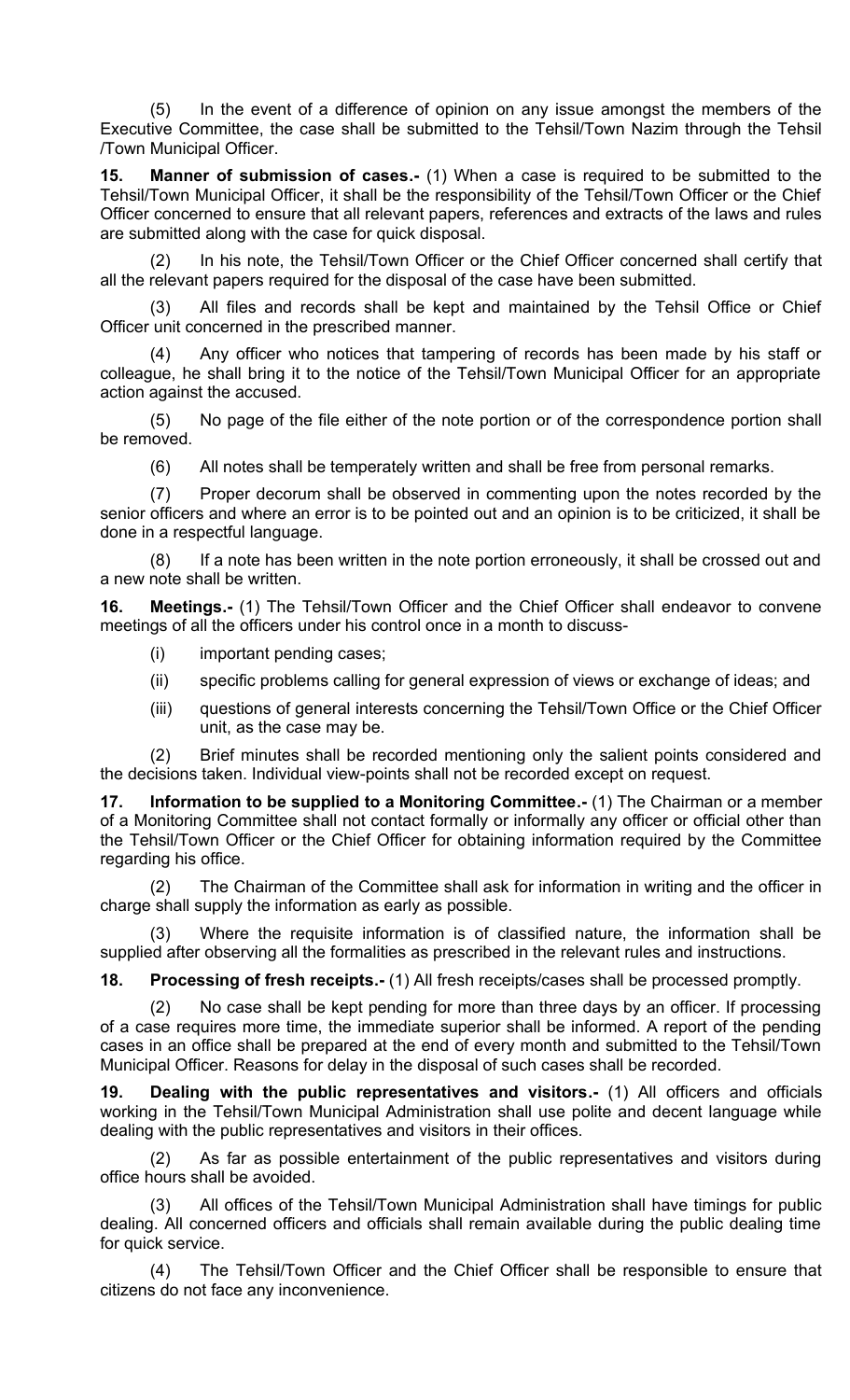<span id="page-7-9"></span>**20. Approach to public representatives in service matters.-** (1) No employee shall, directly or indirectly, approach any public representative or any other non-official person to intervene on his behalf in his service matters.

(2) No employee shall bring or attempt to bring political or other outside influence, directly or indirectly, to bear on officers of Tehsil/Town Municipal Administration, in support of any claim arising in connection with his employment as such.

<span id="page-7-8"></span>**21. Service Record, Performance Evaluation Reports Or Annual Confidential Reports.-** (1) The General/Establishment Branch of the Tehsil/Town Municipal Administration shall be responsible to maintain the service record, performance evaluation reports or annual confidential reports of all direct employees of the Tehsil/Town Municipal Administration (formerly servants of the local council); and, copies of performance evaluation reports and annual confidential reports of all other officers and officials (formerly of the Local Council Service and others) including those working in the Chief Officer units in line with the policy and instructions issued by the Government on the subject.

(2) The General/Establishment branch of a Chief Officer unit shall be responsible to maintain the service record of all direct employees (formerly servants of the local councils) working in a Chief Officer Unit.

<span id="page-7-7"></span>**22. Promotions.-** (1) Cases for promotion of officers and officials of the Provincial Government shall be processed by the Government.

Cases for promotion of the officers and officials of Local Council Service posted in any office of the Tehsil/Town Municipal Administration shall be processed in accordance with the provisions of the relevant rules applicable to Local Council Service.

(3) Cases for promotion of officers and officials of the servants of Local Government shall be processed according to the rules applicable to such category of employees.

<span id="page-7-6"></span>**23. Bar against dealing with cases relating to officer's own promotion, transfer, pay or allowances or conduct.-** No officer shall deal with a case relating to his own promotion, transfer, pay or allowances or with a case dealing with his own official conduct.

<span id="page-7-5"></span>**24. Administrative and Financial Powers.-** No senior officer of the Tehsil/Town Municipal Administration shall exercise the powers delegated to a junior officer. If a situation requires the exercise of such authority by a senior officer, he shall record the reasons for exercising the authority and submit the case to the Tehsil/Town Nazim for information.

<span id="page-7-4"></span>**25. Periodical report of activities of offices.-** There shall be prepared, for information of the Tehsil/Town Nazim, a quarterly report of the activities of each office by each Tehsil/Town Officer or Chief Officer in the prescribed manner.

<span id="page-7-3"></span>**26. Submission of issues to the Zila Mushawarat Committee.-** (1) The Tehsil/Town Municipal Officer shall under the directions of the Tehsil/Town Nazim be responsible to prepare the summary on each of the issues to be brought before the Zila Mushawarat Committee.

(2) The Tehsil/Town Municipal Officer shall be responsible for follow up action on the decisions taken by the Zila Mushawarat Committee.

<span id="page-7-2"></span>**27. Action on the reports of the Monitoring Committees.-** (1) The reports of the Monitoring Committees regarding Tehsil/Town Municipal Administration shall be examined by the Tehsil/Town Municipal Officer and a summary shall be submitted to the Tehsil/Town Nazim for suggesting a line of action against any inefficient, incompetent and corrupt officer or official of the Tehsil Municipal Administration.

(2) The Tehsil/Town Nazim shall inform the Council about the action taken by him on the reports of the Monitoring Committee.

<span id="page-7-1"></span>**28. Complaint Cell.-** The Complaint Cell established under Section 188 of the Ordinance shall function under the direct supervision of the Tehsil/Town Nazim.

<span id="page-7-0"></span>**29. Internal Audit.-** (1) The head of Internal Audit office shall report to the Tehsil Nazim.

(2) The functions of the Internal Audit office shall be as prescribed by the Provincial Government.

(3) The organizational set up of the Internal Audit office shall be as approved by the Provincial Government.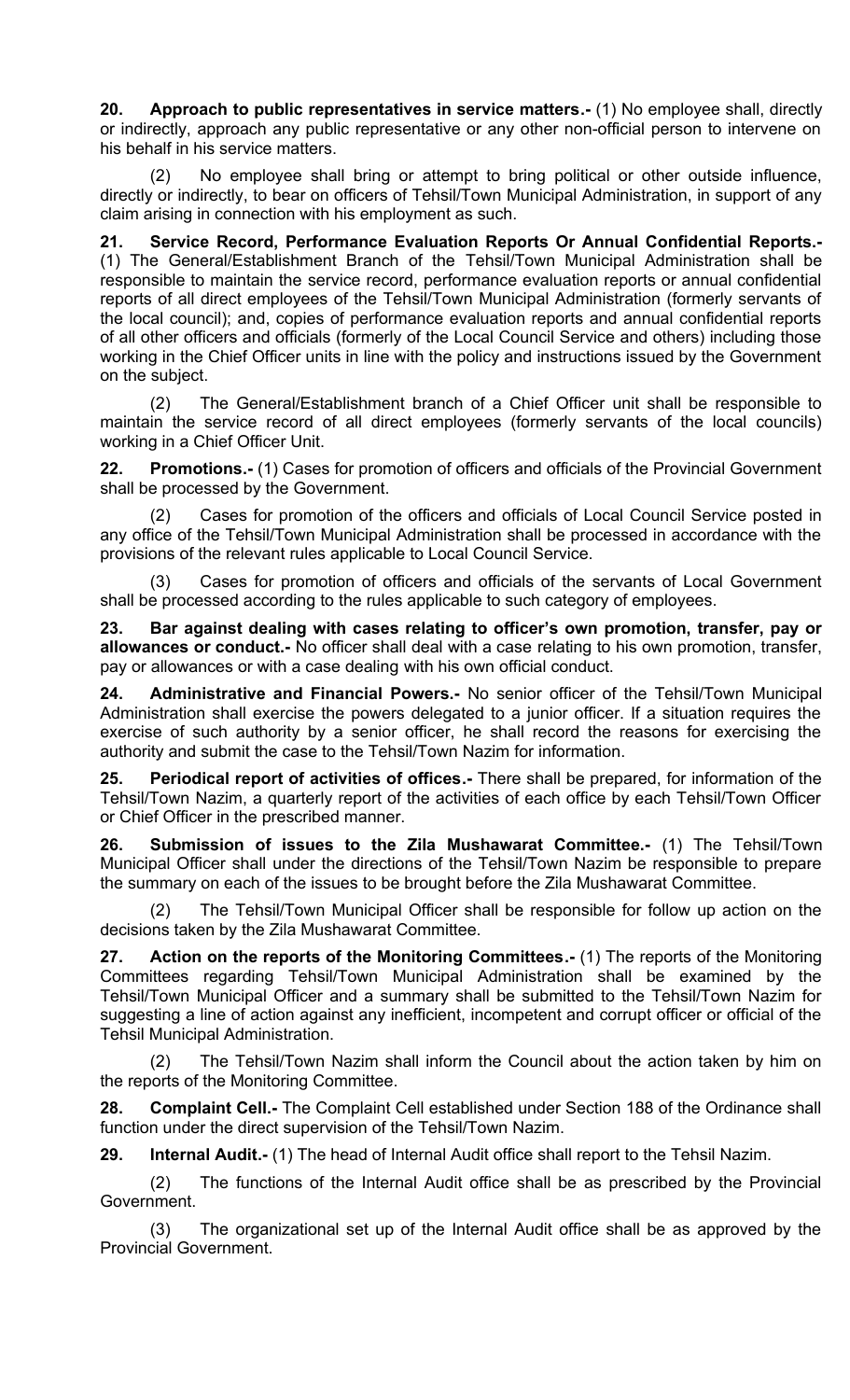<span id="page-8-4"></span>**30. Inspections by the Provincial Local Government Commission.-** (1) The Tehsil/Town Municipal Administration shall provide all the necessary support to the Inspection Teams deputed by the Provincial Local Government Commission while conducting annual and special inspections of the Tehsil/Town Municipal Administration.

(2) The offices of the Tehsil Municipal Administration shall provide all the necessary assistance and relevant documents to the Commission promptly under intimation to the Tehsil Nazim.

**31. Inspection by the Tehsil/Town Municipal Officer.-** (1) The Tehsil/Town Municipal Officer shall inspect the working of offices in Tehsil/Town Municipal Administration once every six months. He shall pay special attention to-

- <span id="page-8-3"></span>(i) compliance with the rules, standing instructions, orders and office directives;
- (ii) security arrangements;
- (iii) general office management; and
- (iv) proper use and care of property, equipment and stationery etc. under the control of an office.

(2) A copy of the inspection report shall be submitted to the Tehsil/Town Nazim. The report shall also indicate steps taken or required to be taken for corrective measures.

(3) The Tehsil/Town Officer or the Chief Officer shall take follow up actions required to be taken for corrective measures.

<span id="page-8-2"></span>**32. Action on the reference received from Zila Mohtasib.-** (1) The reference received from the office of the Zila Mohtasib shall be attended to promptly for compliance under intimation to the Tehsil/Town Nazim.

(2) The references requiring action by the Tehsil/Town Municipal Administration shall be implemented in letter and spirit.

<span id="page-8-1"></span>**33. Weeding of records.-** (1) Records of the Tehsil Municipal Administration shall be scrutinized after every five years by the incharge of the office.

(2) The instructions of the Provincial Government for weeding out records and classification of files shall be applicable to the records of the Tehsil/Town Municipal Administration. All decisions for retention or otherwise of record etc. shall be taken in the light of such instructions.

(3) The Tehsil/Town Municipal Officer shall organize a central record room where record of permanent nature shall be retained and preserved for specified periods.

### <span id="page-8-0"></span>**PART C - POSTINGS, TRANSFERS AND FINANCIAL POWERS**

**34. Postings and transfers.-** (1) The Authorities for postings and transfers of officers /officials in the offices working under the control of Tehsil/Town Municipal Administration shall be as follows:

(a) Where WASA or Development Authorities or both are part of Tehsil/Town Municipal administration:

### **Category of Officers/officials Authority**

- (i) BS-17 and above Tehsil/Town Nazim (except TOs/COs)
- (ii) BS-16 and below Tehsil/Town Municipal (except TOs/COs) Officer
- (b) Where Tehsil/Town Municipal Administration is located at District Headquarters:

### **Category of officers/officials Authority**

- (i) BS-12 and above Tehsil/ Town Nazim (except TOs/COs)
- (ii) BS-11 and below Tehsil/Town Municipal (except TOs/COs) Officer
- (c) All other Tehsil/Town Municipal Administration: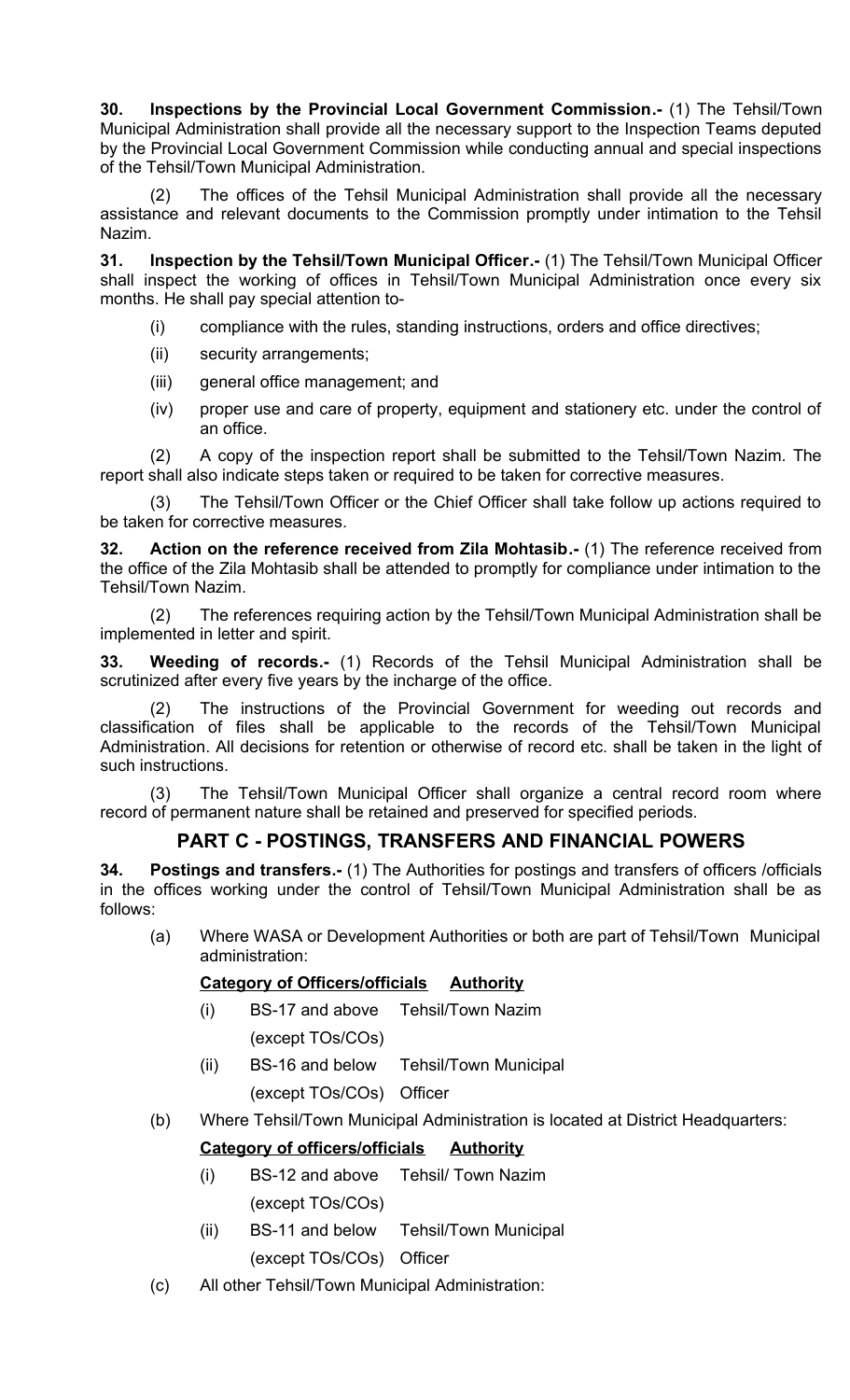#### **Category of officers/officials Authority**

- (i) BS-9 and above Tehsil/ Town Nazim
	- (except TOs/COs)
- (ii) BS-8 and below Tehsil/Town Municipal (except TOs/COs) Officer

(2) The Tehsil/Town Nazim or the Tehsil/Town Municipal Officer may, by order in writing, delegate the powers vesting in him under this rule to any officer of the Tehsil/Town Municipal Administration, to the extent and subject to such terms and conditions as may be specified in such order and may, in the same manner, alter, modify or withdraw such delegated powers.

<span id="page-9-1"></span>**35. Operation of accounts of Local Fund.-** (1) The Tehsil/Town Nazim shall operate the accounts of local fund of the Tehsil/Town Municipal Administration jointly with the Tehsil/Town Municipal Officer where the amount to be drawn from the account by cheque exceeds Rs. 50,000/-

Provided that the Tehsil/Town Officer (Finance) may be authorized in writing by the Tehsil/Town Nazim to operate the accounts jointly with him in the absence of Tehsil/Town Municipal Officer.

**Explanation.-** The absence of Tehsil/Town Municipal Officer means when he is either on leave for more than 10 days and the charge of his post has not been assigned to another officer during the period of leave or the post of Tehsil/Town Municipal Officer is vacant after transfer of the previous incumbent of the post.

(2) Where the amount of cheque is less than Rs. 50,000/- the cheque shall be signed jointly by the [4](#page-9-2)Tehsil Officer(Finance) and the Tehsil/Town Municipal Officer:

Provided that in case of a CO Unit, the cheque shall be signed jointly by the Chief Officer of the CO Unit and the Tehsil/Town Municipal Officer.

<span id="page-9-0"></span>**36. Financial Powers.-** The following authorities of the Tehsil/Town Municipal Administration shall have the same financial powers of the category of officer indicated against that authority as given in the Second Schedule, Part I (powers common to all departments) in the Delegation of Financial Powers Rules, 1990 of the Government of Punjab for sanctioning and incurring contingent expenditure out of local fund for items duly provided in the sanctioned budget:

#### **Authority Category of officer**

- a. Tehsil/Town Nazim Full powers
- b. Tehsil/Town Municipal Officer Category II Officer
- c. Tehsil/Town Officer Category III Officer

<span id="page-9-2"></span> $4$  Substituted the word "Accounts Officer" with "Tehsil Officer(Finance)"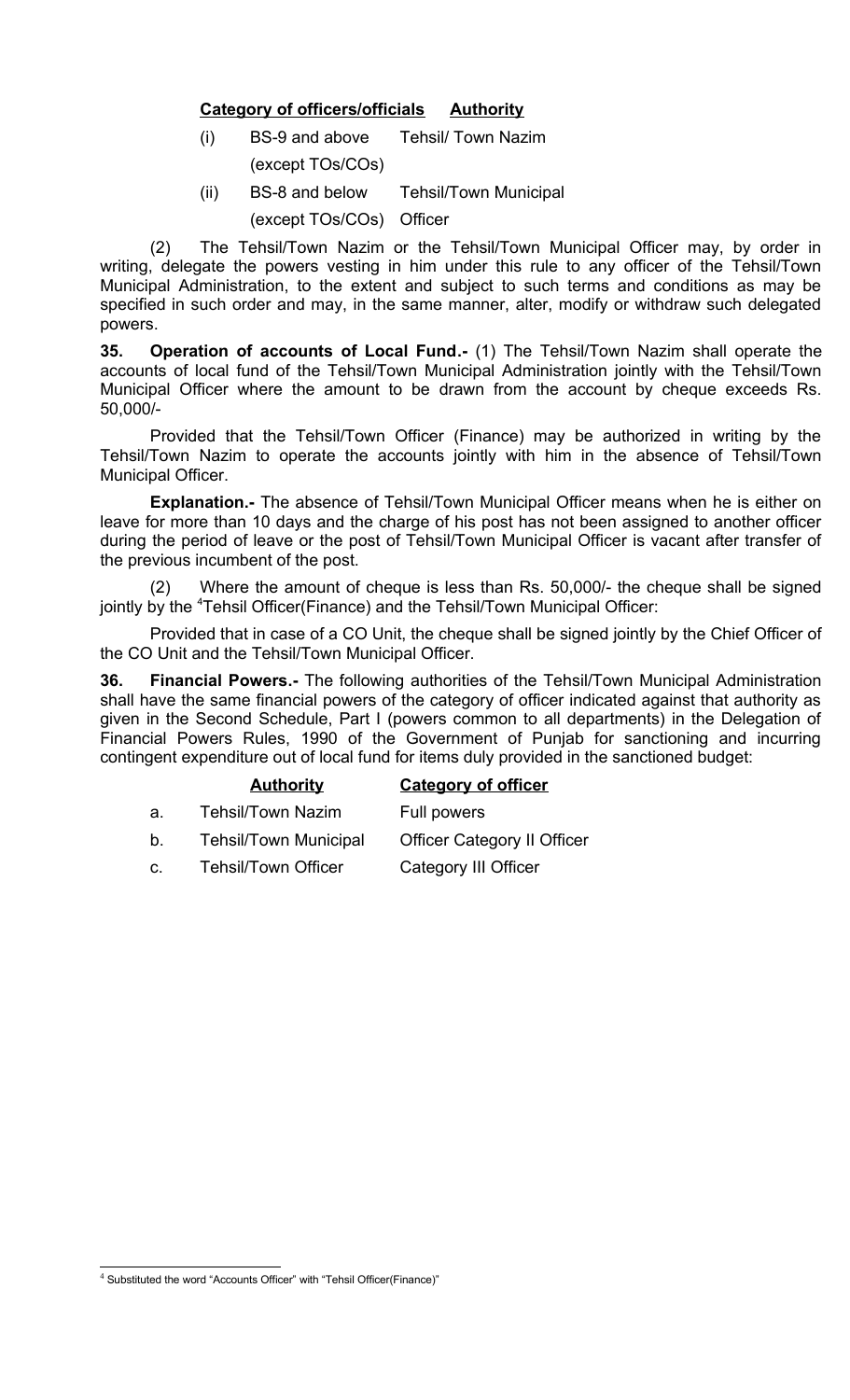#### **PART D-M1SCELLANEOUS PROVISIONS**

<span id="page-10-0"></span>**37. Protection and communication of official information.-** (1) No classified information acquired directly or indirectly from official documents or relating to official matters shall be communicated by an employee of Tehsil/Town Municipal Administration to the press, to nonofficials, or officials belonging to other Government offices, unless he has been generally or specially empowered to do so.

Detailed instructions shall be issued by the Tehsil/Town Municipal Officer for the treatment and custody of official documents, computer diskettes and information of a confidential character.

(3) Ordinarily all official news and information shall be conveyed to the press through the Tehsil/Town Municipal Officer in the manner prescribed generally or specially in each case.

<span id="page-10-1"></span> $38.$ <sup>5</sup>In case of any financial loss, duly verified by the Audit authorities, the concerned officer(s)/official(s) shall be held responsible and the Government shall pass I n order to recover such amount. In case of failure to deposit the amount, the Government shall pass an order to recover such amount as arrears of land under Land Revenue Act, 1967.

**39.Channel of correspondence.-** (1) <sup>6</sup>Correspondence with the District/City District Government or any other Tehsil/Town Municipal Administration shall be conducted by the Tehsil/Town Municipal Officer and it shall be addressed to the District Coordination Officer or the Tehsil/Town Municipal Officer, as the case may be. The correspondence with the Provincial Departments shall be routed through the Government.

Correspondence with the Union Administration of the same tehsil/town shall be conducted directly by the offices in respect of the subjects allocated to them and it shall ordinarily be addressed to the Union Nazim concerned.

<span id="page-10-2"></span> $<sup>5</sup>$  Inserted new rule-38 and existing rule-38 has been re-named as rule-39.</sup>

<span id="page-10-3"></span> $<sup>6</sup>$  Substituted "Correspondence with the District/City District Government or any other Tehsil/Town Municipal Administration shall be conducted by the</sup> Tehsil/Town Municipal Officer and it shall be addressed to the District Coordination Officer or the Tehsil/Town Municipal Officer, as the case may be. The correspondence with the Provincial Departments shall be routed through the Government.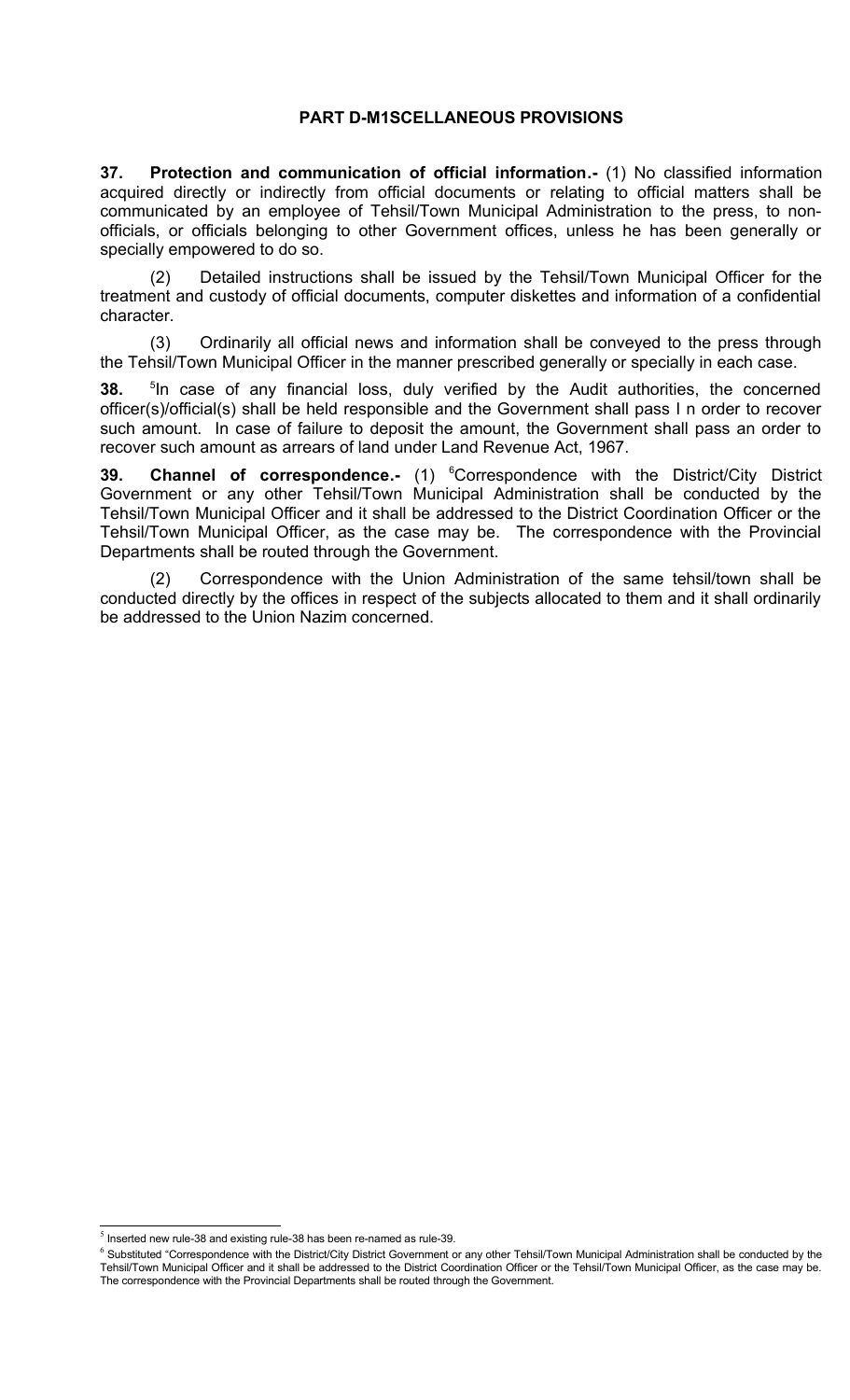# **SCHEDULE – I**

# **(See Rule 3(2)}**

| <b>Tehsil/Town Office</b>             |             | <b>Allocated Business</b>                                                                                                                                    |                                                                                                                                                                                                                             |  |
|---------------------------------------|-------------|--------------------------------------------------------------------------------------------------------------------------------------------------------------|-----------------------------------------------------------------------------------------------------------------------------------------------------------------------------------------------------------------------------|--|
| <b>Municipal Regulation</b>           | $1_{\cdot}$ |                                                                                                                                                              | Regulate markets and service;                                                                                                                                                                                               |  |
|                                       | 2.          |                                                                                                                                                              | penalties<br>Issue licenses, permits, grant permissions and impose<br>for violation thereof as and when applicable;                                                                                                         |  |
|                                       | 3.          |                                                                                                                                                              | Management of municipal lands, estates, properties, facilities,<br>assets and enterprises vested<br>in the Tehsil/Town<br>Municipal<br>Administration;                                                                      |  |
|                                       | 4.          | Enforcement of all municipal laws, rules and byelaws governing the<br>functioning of Tehsil/Town Municipal Administration;                                   |                                                                                                                                                                                                                             |  |
|                                       | 5.          | Prevention of encroachments on public lands and places;                                                                                                      |                                                                                                                                                                                                                             |  |
|                                       | 6.          | Prosecute, sue and follow up criminal, civil and recovery<br>proceedings against violators of municipal laws in the courts of<br>competent jurisdiction; and |                                                                                                                                                                                                                             |  |
|                                       | 7.          | Regulate affixing of signboards and Advertisements                                                                                                           |                                                                                                                                                                                                                             |  |
|                                       |             |                                                                                                                                                              |                                                                                                                                                                                                                             |  |
| Infrastructure and<br><b>Services</b> | $1_{-}$     |                                                                                                                                                              | Provision, management, operation, maintenance and improvement<br>of the municipal infrastructure and services, including:                                                                                                   |  |
|                                       |             | (i)                                                                                                                                                          | Water supply and control and development of water<br>resources, other than systems maintained by the Union and<br><b>Village Councils;</b>                                                                                  |  |
|                                       |             | (ii)                                                                                                                                                         | Sewage and sewage treatment and disposal;                                                                                                                                                                                   |  |
|                                       |             | (iii)                                                                                                                                                        | Storm water drainage;                                                                                                                                                                                                       |  |
|                                       |             | (iv)                                                                                                                                                         | Sanitation and solid waste collection and sanitary disposal<br>of solid, liquid, industrial and hospital wastes;                                                                                                            |  |
|                                       |             | (v)                                                                                                                                                          | Roads and streets, other than roads falling under the<br>jurisdiction of, and maintained by, the district government,<br>or provincial government and streets maintained by the<br>Union Administration or Village Council; |  |
|                                       |             | (Vi)                                                                                                                                                         | Traffic planning engineering and management including<br>traffic signaling systems, signs on roads, street markings,<br>parking places, transport stations, stops, stands and<br>terminals;                                 |  |
|                                       |             | (vii)                                                                                                                                                        | Street lighting;                                                                                                                                                                                                            |  |
|                                       |             | (viii)                                                                                                                                                       | Fire fighting;                                                                                                                                                                                                              |  |
|                                       |             | (ix)                                                                                                                                                         | Parks, playgrounds, open spaces and arboriculture; and                                                                                                                                                                      |  |
|                                       |             | (x)                                                                                                                                                          | Slaughter houses.                                                                                                                                                                                                           |  |
|                                       | 2.          |                                                                                                                                                              | Organize sports, cultural, recreational events, fairs and shows.                                                                                                                                                            |  |
|                                       | 3.          |                                                                                                                                                              | Organize cattle fairs and cattle markets; and                                                                                                                                                                               |  |
|                                       | 4.          | Coordinate and support municipal functions amongst Unions and<br>Villages.                                                                                   |                                                                                                                                                                                                                             |  |
| Planning                              | 1.          | Prepare spatial plans for the tehsil/town in collaboration with Union                                                                                        |                                                                                                                                                                                                                             |  |

Administrations including plans for land use, zoning and functions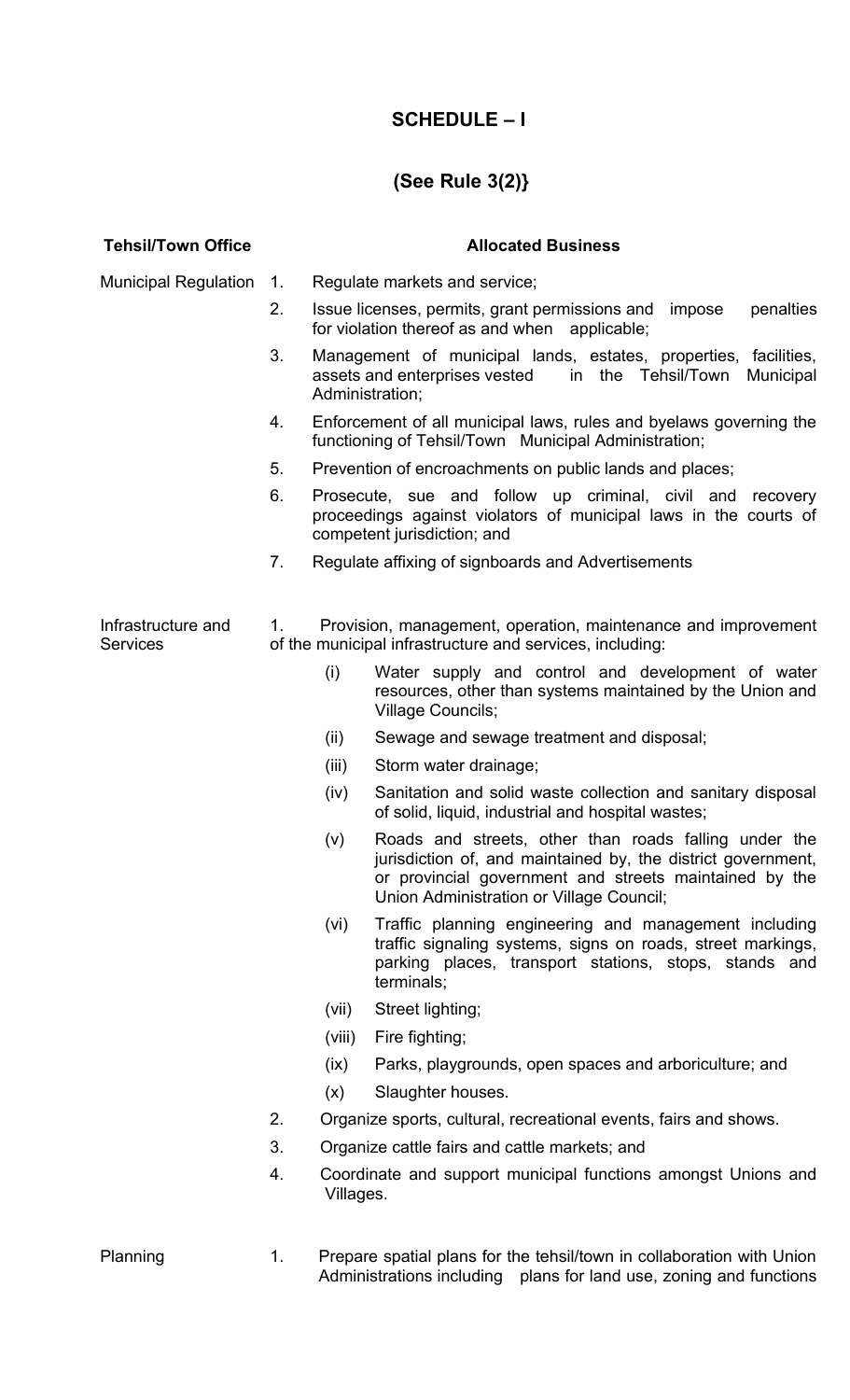for which tehsil/town administration is responsible;

- 2. Exercise control over land use, land sub-division, land development and zoning by public and private sectors for any purpose including agriculture, industry, commerce, markets, shopping and other employment centers, residential, recreation, parks, entertainment, passenger and transport freight and transit stations;
- 3. Building control;
- 4. Execute and manage development plans;
- 5. Develop and manage schemes including site development in collaboration with District Government and Union Administrations;
- 6. Compile information provided by Union and Village Councils of prioritized projects in the tehsil/town; and
- 7. Maintain municipal records and archives.

- Finance 1. Prepare budget, long-term and annual municipal development programmes in collaboration with the Union Administrations under the directions of Tehsil/Town Nazim;
	- 2. Propose taxes, cess, user fees, rates, rents, tolls, charges, fines and penalties under Part II of the Second Schedule of the Punjab Local Government Ordinance, 2001 (XIII of 2001) for approval of the Tehsil Council and notify the same after such approval;
	- 3. Collect approved taxes, cess, user fees, rates, rents, tolls, charges, penalties and fines;
	- 4. Management and control of local fund;
	- 5. Prepare financial statements and present them for internal and external audit in the manner as may be prescribed;
	- 6. Maintenance of accounts; and
	- 7. Maintain with the assistance of the District Government, Union and Village Councils, a comprehensive database and information system for tehsil/town municipal administration and provide public access, to it on nominal charges.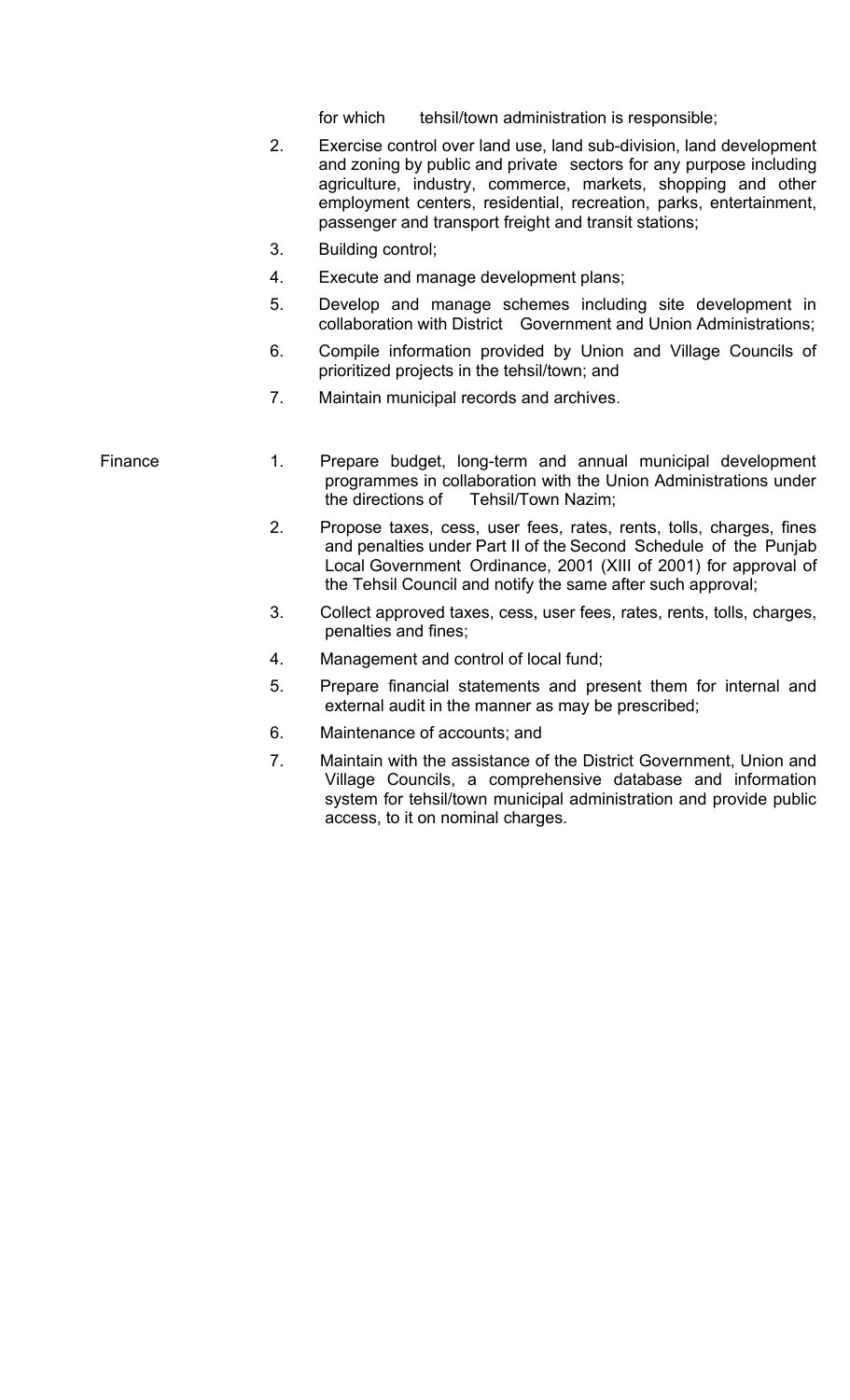#### **SCHEDULE II**

#### **(Sec. Rule 5(2))**

List of cases to be submitted to the Tehsil/Town Nazim for his approval before issuance of orders.

- 1. Annual Budget Statement.
- 2. Laying of Supplementary Statement of expenditure before the Tehsil/Town Council.
- 3. Cases in which Provincial Government has issued directions.
- 4. Complaints to the Provincial Local Government Commission about dispute between any department of the Government, District Government/City District Government and Tehsil/Town Municipal Administration or between two Tehsil/Town Municipal Administrations.
- 5. All cases which are liable to involve Tehsil/Town Municipal Administration into controversy with Provincial Government, District Government/City District Government or with another Tehsil/Town Municipal Administration.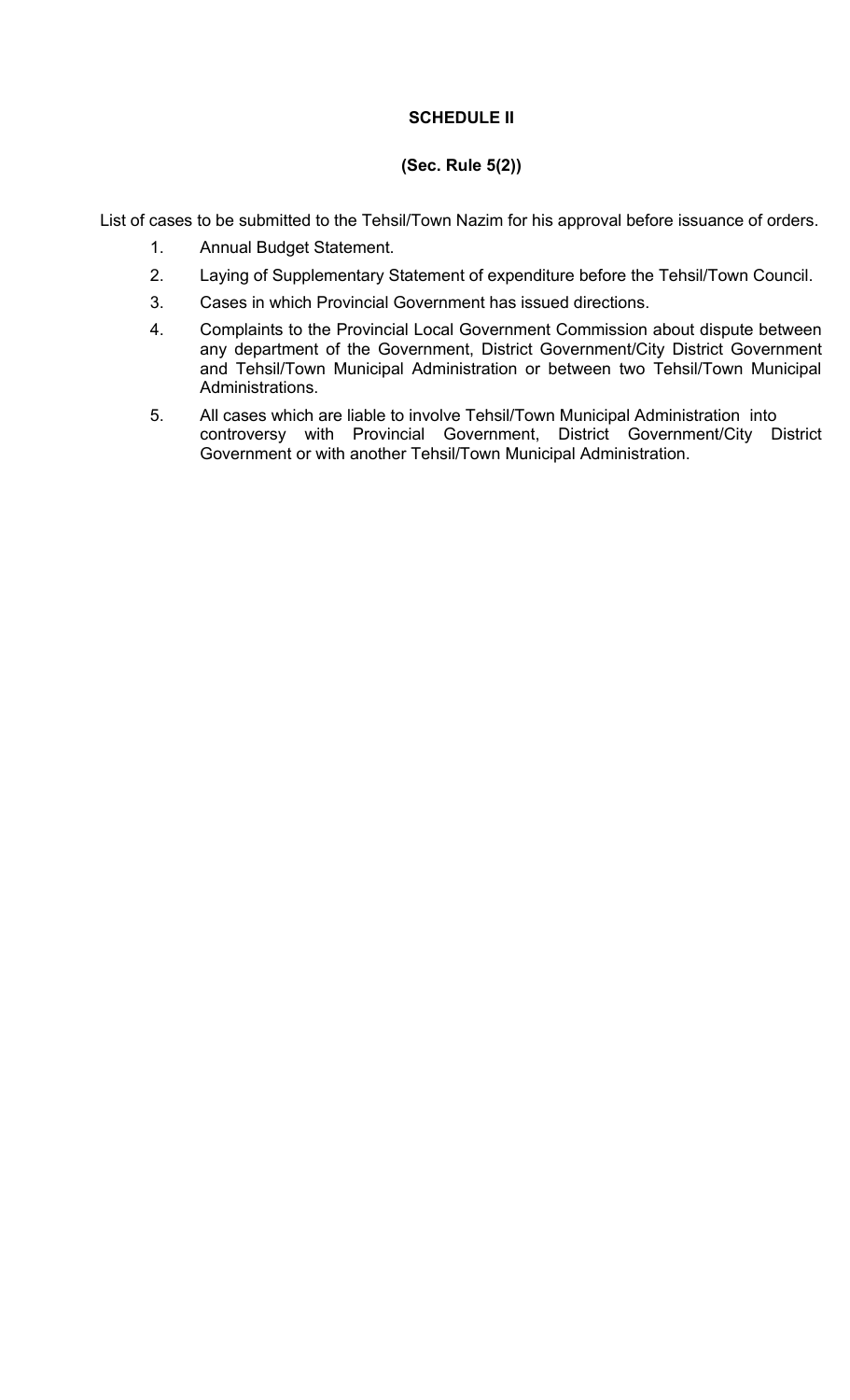# **SCHEDULE III**

**{See Rule 5 (3)}**

**List of cases to be submitted to the Tehsil / Town Nazim for information**

- **1. All periodical reports of T.M.O & TOs.**
- **2. Press notes issued by T.M.O & T.Os.**
- **3. Decisions or Guidance by Local Government Commission.**
- **4. Policy decisions, directives and orders of District Government, Provincial or Federal Government & laws, rules and regulations of the Provincial Government related to Tehsil/Town Municipal Administration.**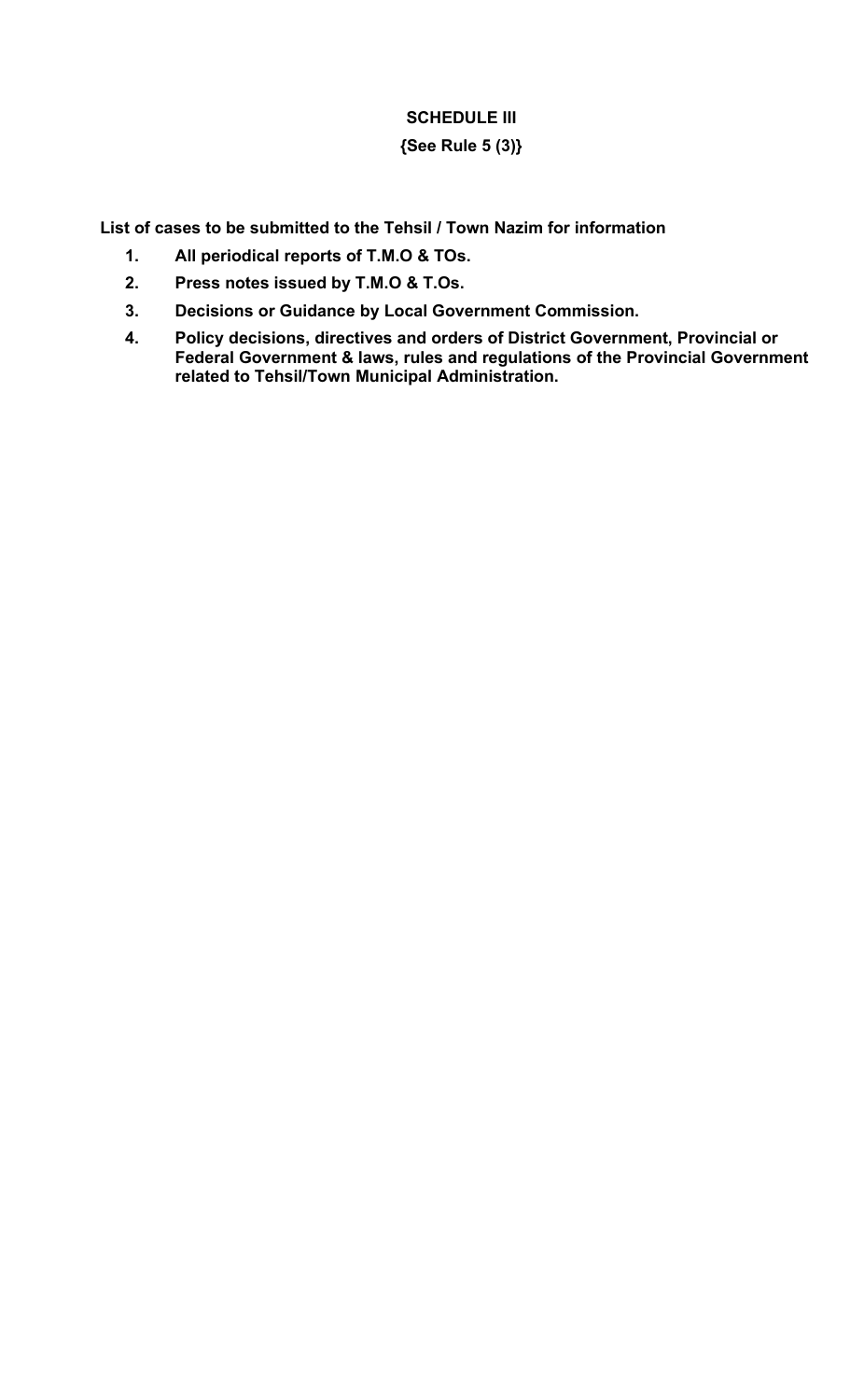# **THE PUNJAB TEHSIL/TOWN MUNICIPAL ADMINISTRATION RULES OF BUSINESS, 2002 [SOV(LG)5-43/2001]**

*[5th December, 2005]*

#### **CONTENTS**

**1. Amendment**